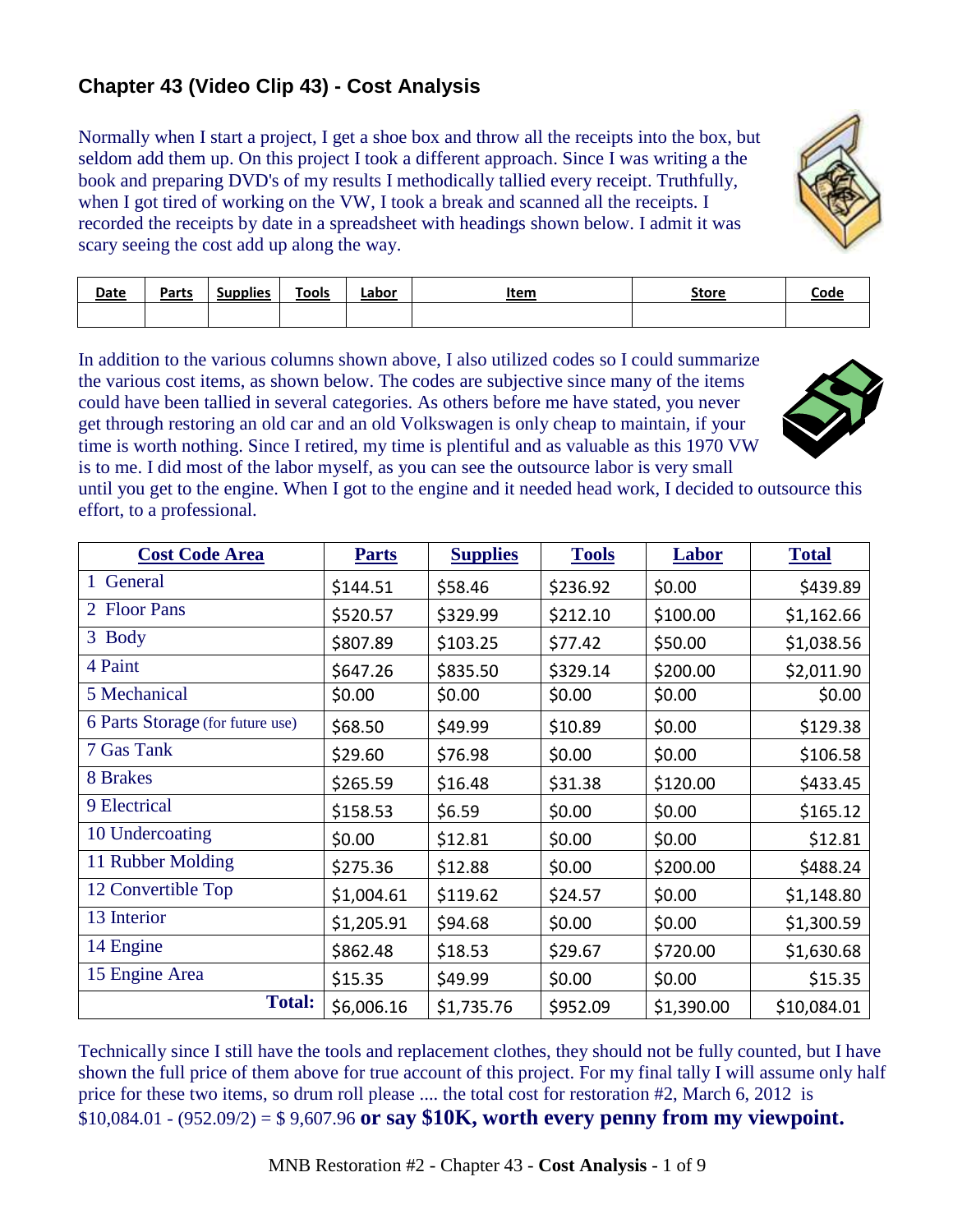| <b>Cost Codes</b> |                         |                        |                 |  |  |  |  |  |  |
|-------------------|-------------------------|------------------------|-----------------|--|--|--|--|--|--|
| 1. General        | 5. Mechanical           | Electrical<br><b>Q</b> | 13. Interior    |  |  |  |  |  |  |
| 2. Floor Pans     | 6. Parts Storage        | 10. Undercoating       | 14. Engine      |  |  |  |  |  |  |
| 3. Body           | <sup>7</sup> . Gas Tank | 11. Rubber Molding     | 15. Engine Area |  |  |  |  |  |  |
| 4. Paint          | 8. Brakes               | 12. Convertible Top    |                 |  |  |  |  |  |  |

| <b>MNB 1970 VW Restoration #2, Receipts - Total</b> |              |                 |              |       |                                    |                 |                |  |  |
|-----------------------------------------------------|--------------|-----------------|--------------|-------|------------------------------------|-----------------|----------------|--|--|
|                                                     |              |                 |              |       | (June 2011 thru March 6, 2012)     |                 |                |  |  |
| <b>Date</b>                                         | <b>Parts</b> | <b>Supplies</b> | <b>Tools</b> | Labor | <u>Item</u>                        | <b>Supplier</b> | Code           |  |  |
| 6/20/2011                                           |              |                 | \$38.48      |       | Paint Respirator (2)               | Harbor Freight  | 4              |  |  |
| 6/20/2011                                           |              | \$5.49          |              |       | <b>Penetrating Spray</b>           | Harbor Freight  | 1              |  |  |
| 6/20/2011                                           |              | \$10.98         |              |       | <b>Cut-Off Disks</b>               | Harbor Freight  | 2              |  |  |
| 6/20/2011                                           |              | \$2.19          |              |       | Hand Soap                          | Harbor Freight  | 1              |  |  |
| 6/20/2011                                           |              | \$4.39          |              |       | <b>Rubber Grommets</b>             | Harbor Freight  | 1              |  |  |
| 6/20/2011                                           |              |                 | \$26.39      |       | Body Fender Set 7 pc.              | Harbor Freight  | 3              |  |  |
| 6/21/2011                                           |              |                 | \$97.86      |       | Air Cut-Off Tool Craftsman & Disks | Sears           | $\overline{2}$ |  |  |
| 6/22/2011                                           |              |                 | \$87.85      |       | Grinder Craftsman & Disks          | Sears           | $\overline{2}$ |  |  |
| 6/26/2011                                           | \$468.03     |                 |              |       | Floor pans                         | CIP1            | 2              |  |  |
| 6/26/2011                                           | \$25.81      |                 |              |       | Floor pans Seal                    | CIP1            | 2              |  |  |
| 6/26/2011                                           | \$13.49      |                 |              |       | Floor pans Bolts                   | CIP1            | $\overline{2}$ |  |  |
| 6/26/2011                                           | \$8.62       |                 |              |       | Floor pans washers                 | CIP1            | $\overline{2}$ |  |  |
| 6/26/2011                                           | \$4.62       |                 |              |       | <b>Battery cable Grommet</b>       | CIP1            | $\overline{2}$ |  |  |
| 6/28/2011                                           |              | \$38.27         |              |       | <b>Rust Encapsulator Quart</b>     | Eastwood Co.    | 3              |  |  |
| 6/28/2011                                           |              | \$54.65         |              |       | Gas Tank Sealer Kit                | Eastwood Co.    | 7              |  |  |
| 6/28/2011                                           |              | \$28.40         |              |       | Spot-weld Drill 3/8"               | Eastwood Co.    | 2              |  |  |
| 6/28/2011                                           |              | \$65.58         |              |       | POR-15 2 Pints                     | Eastwood Co.    | $\overline{2}$ |  |  |
| 6/28/2011                                           |              | \$19.26         |              |       | Weld-Thru Primer                   | Eastwood Co.    | $\overline{2}$ |  |  |
| 6/28/2011                                           |              | \$25.66         |              |       | Seam Sealer (2)                    | Eastwood Co.    | $\overline{2}$ |  |  |
| 7/1/2011                                            |              | \$3.29          |              |       | <b>Baking Soda</b>                 | Bruno's         | 7              |  |  |
| 7/2/2011                                            |              | \$3.84          |              |       | Steel Wool                         | Harbor Freight  | 3              |  |  |
| 7/2/2011                                            |              | \$5.27          |              |       | Sandpaper                          | Harbor Freight  | 3              |  |  |
| 7/2/2011                                            |              | \$3.50          |              |       | Paint Brushes                      | Harbor Freight  | $\overline{2}$ |  |  |
| 7/3/2011                                            | \$7.63       |                 |              |       | <b>Battery Box</b>                 | Wal-Mart        | 1              |  |  |
| 7/3/2011                                            |              | \$17.98         |              |       | Sandpaper                          | Wal-Mart        | 4              |  |  |
| 7/3/2011                                            |              | \$6.35          |              |       | Paint Primer, Tank top, 1 can      | Wal-Mart        | 7              |  |  |
| 7/3/2011                                            |              | \$12.69         |              |       | Paint Black, Tank top, 2 cans      | Wal-Mart        | 7              |  |  |
| 7/3/2011                                            |              | \$8.22          |              |       | Paint Truck Bed (1) Tank bottom    | Wal-Mart        | $\overline{2}$ |  |  |
| 7/3/2011                                            |              | \$2.06          |              |       | Carburetor Cleaner                 | Wal-Mart        | 14             |  |  |
| 7/3/2011                                            |              | \$48.37         |              |       | Truck bed undercoating gallon      | Wal-Mart        | $\overline{2}$ |  |  |
| 7/3/2011                                            |              | \$16.44         |              |       | Truck bed undercoating Spray cans  | Wal-Mart        | $\overline{2}$ |  |  |
| 7/3/2011                                            |              | \$2.17          |              |       | Lubricant                          | Wal-Mart        | 14             |  |  |
| 7/3/2011                                            |              | \$14.30         |              |       | Motor Oil                          | Wal-Mart        | 14             |  |  |
| 7/3/2011                                            |              | \$3.71          |              |       | Siphon Tube                        | Wal-Mart        | 1              |  |  |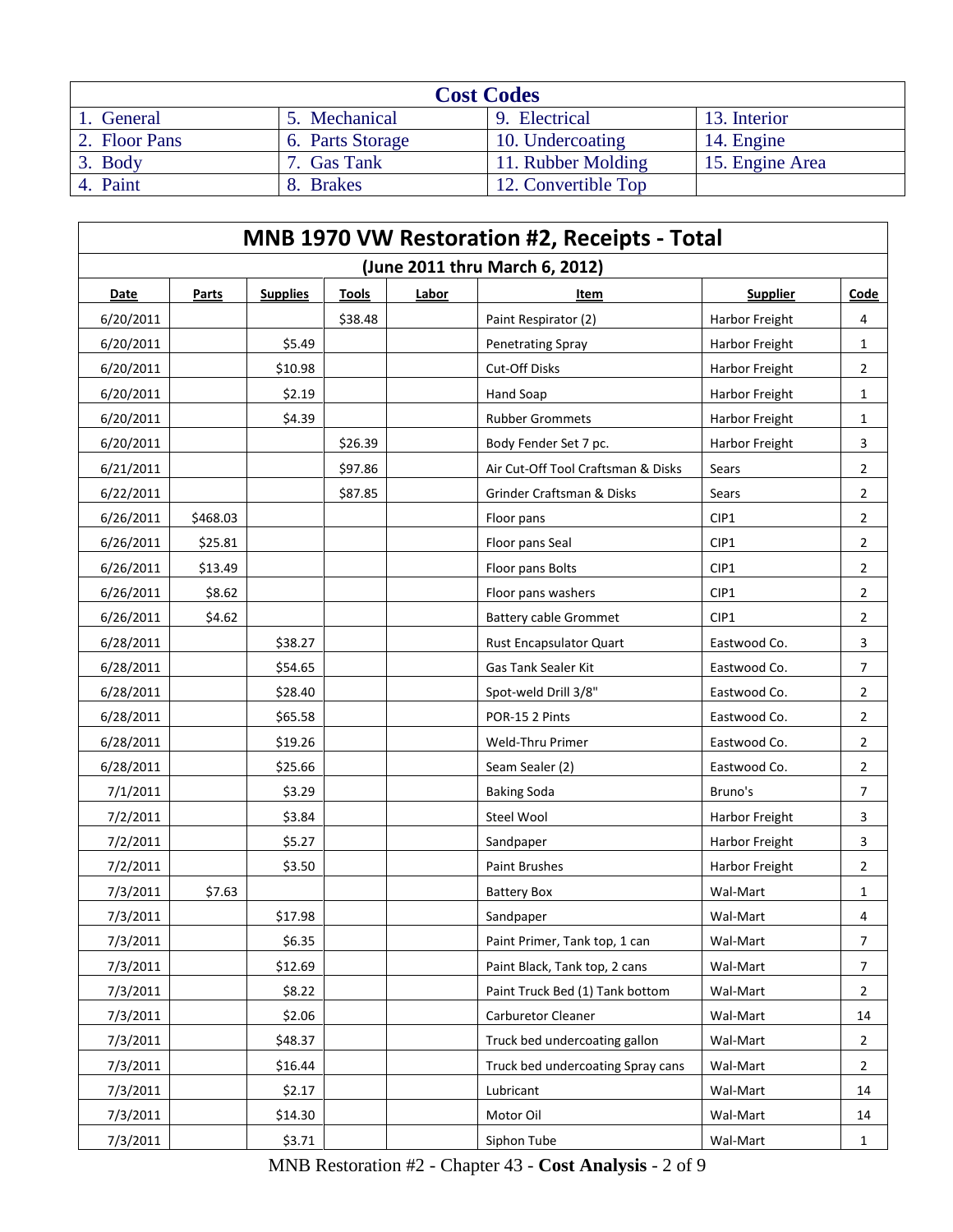| <b>Date</b> | Parts    | <b>Supplies</b> | <b>Tools</b> | Labor    | Item                                                   | <b>Supplier</b>              | Code           |
|-------------|----------|-----------------|--------------|----------|--------------------------------------------------------|------------------------------|----------------|
| 7/3/2011    |          | \$3.27          |              |          | Goof-off                                               | Wal-Mart                     | 1              |
| 7/3/2011    |          | \$12.70         |              |          | Rust Remover (2)                                       | Wal-Mart                     | 3              |
| 7/4/2011    |          |                 | \$26.29      |          | Air-Sander Jitterbug                                   | Harbor Freight               | 3              |
| 7/4/2011    |          | \$3.39          |              |          | Sandpaper                                              | Harbor Freight               | 4              |
| 7/4/2011    |          |                 | \$24.74      |          | 7" Buffer Sander                                       | Harbor Freight               | 3              |
| 7/4/2011    |          | \$8.78          |              |          | Sandpaper 7"                                           | Harbor Freight               | 3              |
| 7/4/2011    | \$31.55  |                 |              |          | Fuel Pump                                              | M & D Foreign Car P.         | 6              |
| 7/5/2011    | \$36.95  |                 |              |          | Voltage Regulator                                      | M & D Foreign Car P.         | 6              |
| 7/5/2011    | \$12.05  |                 |              |          | <b>Fuel Screen</b>                                     | M & D Foreign Car P.         | $\overline{7}$ |
| 7/5/2011    | \$4.40   |                 |              |          | <b>Fuel Hose</b>                                       | M & D Foreign Car P.         | $\overline{7}$ |
| 7/5/2011    | \$13.15  |                 |              |          | Fuel Feed Pipe                                         | M & D Foreign Car P.         | $\overline{7}$ |
| 7/6/2011    | \$4.49   |                 |              |          | <b>Sticker Valve Adjustment</b>                        | Mid America MW.              | $\mathbf{1}$   |
| 7/6/2011    | \$4.49   |                 |              |          | Sticker, Oil Bath Air Cleaner                          | Mid America MW.              | $\mathbf{1}$   |
| 7/6/2011    | \$34.20  |                 |              |          | Boot Master Cylinder Brake Switch                      | Mid America MW.              | 8              |
| 7/6/2011    | \$2.69   |                 |              |          | Sticker, Tire Inflation                                | Mid America MW.              | $\mathbf{1}$   |
| 7/6/2011    | \$2.69   |                 |              |          | Sticker, 12 Volt Lighting Bolt                         | Mid America MW.              | $\mathbf{1}$   |
|             |          |                 |              |          | Paint Remover Gallon                                   | Spring Hill, Ace<br>Hardware | $\overline{2}$ |
| 7/7/2011    |          | \$24.19         |              |          |                                                        | Spring Hill, Ace             |                |
| 7/7/2011    |          | \$5.46          |              |          | <b>Paint Brushes</b>                                   | Hardware                     | $\overline{2}$ |
| 7/10/2011   |          |                 | \$26.39      |          | Air Punch/Flange Tool                                  | Harbor Freight               | $\overline{2}$ |
| 7/14/2011   | \$6.59   |                 |              |          | Clamps for Brake Lines                                 | Harbor Freight               | $\mathbf{1}$   |
| 7/16/2011   |          |                 | \$154.28     |          | Wheel Dolly's (4)                                      | Harbor Freight               | $\mathbf{1}$   |
| 7/21/2011   | \$115.93 |                 |              |          | Master Cylinder Brakes & Hose                          | M & D Foreign Car P.         | 1              |
| 7/25/2011   |          |                 | \$35.18      |          | Winch 12 Volt Electric                                 | Harbor Freight               | $\mathbf{1}$   |
| 7/27/2011   |          |                 |              | \$100.00 | Labor for Welding floor pans                           | Walt Morelan                 | $\overline{2}$ |
| 7/27/2011   |          | \$73.93         |              |          | POR-15 2 Pints                                         | Eastwood Co.                 | $\overline{2}$ |
| 7/30/2011   |          | \$14.70         |              |          | S Hook & Turnbuckle                                    | Spring Hill, Ace<br>Hardware | 1              |
| 8/2/2011    |          | \$16.48         |              |          | Brake Fluid (2)                                        | AutoZone                     | 8              |
| 8/8/2011    |          |                 | \$31.38      |          | Brake Bleeder Tool                                     | Harbor Freight               | 8              |
| 8/8/2011    | \$10.26  |                 |              |          | Brake & Clutch Stop                                    | Mid America MW.              | 8              |
| 8/8/2011    | \$20.71  |                 |              |          | Fuse                                                   | Mid America MW.              | 9              |
| 8/9/2011    |          | \$5.49          |              |          | Sandaled Primer gray paint                             | AutoZone                     | 3              |
| 8/9/2011    |          | \$5.49          |              |          | Frame Black spray paint                                | AutoZone                     | 10             |
| 8/9/2011    |          | \$4.39          |              |          | Grease fittings metric                                 | AutoZone                     | 3              |
| 8/9/2011    |          | \$1.64          |              |          | <b>Cotter Pins</b>                                     | AutoZone                     | 3              |
| 8/11/2011   |          |                 |              | \$10.00  | Weld crack in right rear render                        | Walt Morelan                 | 3              |
|             |          |                 |              |          |                                                        | Spring Hill, Ace             |                |
| 8/13/2011   |          | \$7.32          |              |          | Paint brushes                                          | Hardware                     | 10             |
| 8/15/2011   | \$29.99  |                 |              |          | Fuse Box & Cover<br>Rear Brakes Shoes, Wheel Cylinder, | Mid America MW.              | 9              |
| 8/16/2011   | \$221.13 |                 |              | \$120.00 | Drums & Labor                                          | German Car Service           | 8              |
| 8/19/2011   |          | \$12.09         |              |          | Filler bondo                                           | <b>English Paints</b>        | 4              |
| 8/19/2011   |          | \$16.50         |              |          | Lacquer Primer MP 350 (Quart)                          | <b>English Paints</b>        | 4              |
| 8/19/2011   |          | \$31.09         |              |          | Fiberglass Resin                                       | <b>English Paints</b>        | 4              |

MNB Restoration #2 - Chapter 43 - **Cost Analysis** - 3 of 9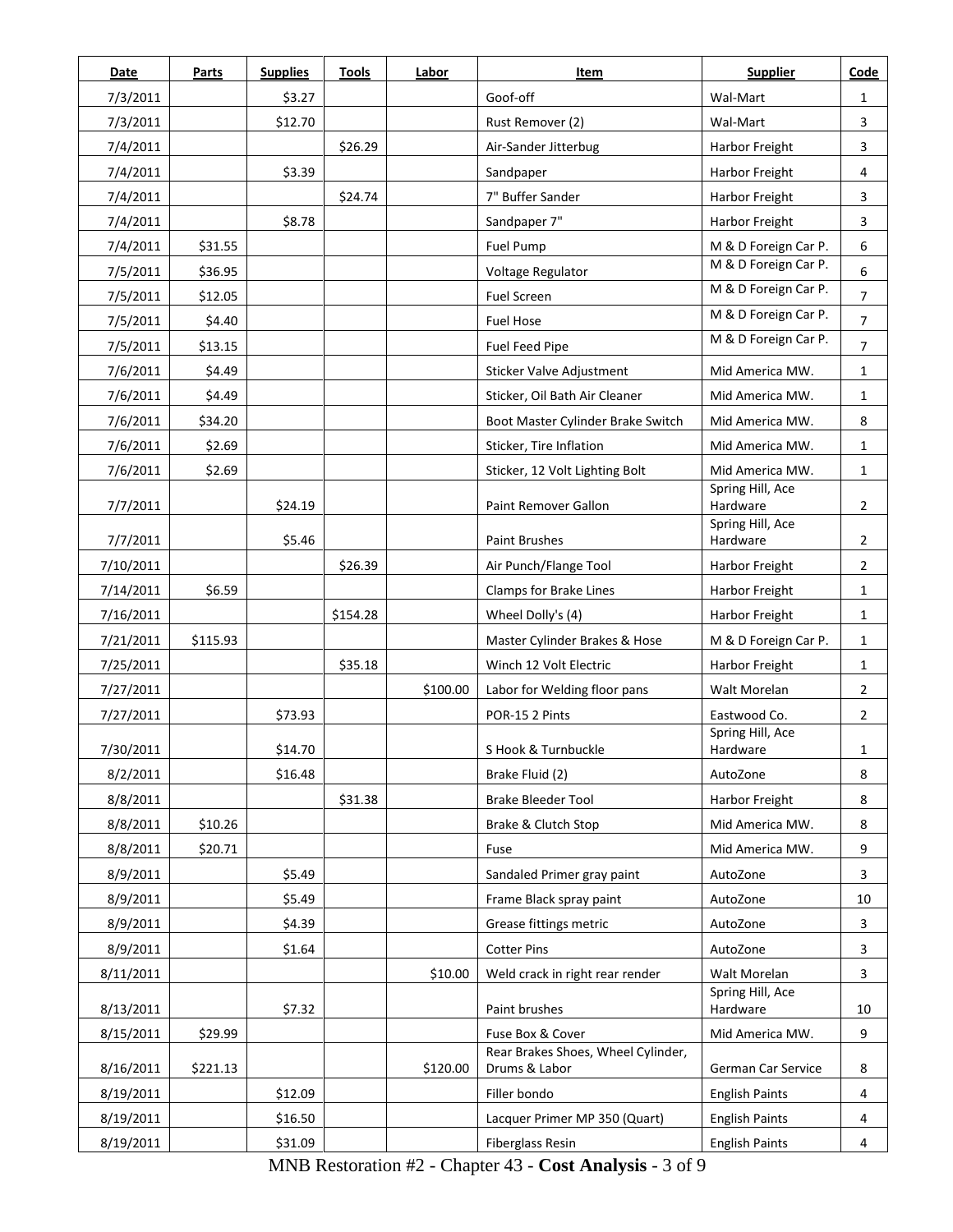| Date      | <b>Parts</b> | <b>Supplies</b> | <b>Tools</b> | Labor    | Item                              | <b>Supplier</b>       | Code |
|-----------|--------------|-----------------|--------------|----------|-----------------------------------|-----------------------|------|
| 8/19/2011 |              | \$12.09         |              |          | Lacquer Thinner 89                | <b>English Paints</b> | 4    |
| 8/20/2011 |              |                 | \$13.18      |          | Bondo File & Blade                | AutoZone              | 4    |
| 8/20/2011 |              | \$10.54         |              |          | 3M Sanding Sponge (2)             | AutoZone              | 4    |
| 8/20/2011 |              | \$5.48          |              |          | Tack Cloth (2)                    | AutoZone              | 4    |
| 8/20/2011 |              | \$4.39          |              |          | Bondo Glazing & Spot Putty        | AutoZone              | 4    |
| 8/23/2011 |              | \$94.84         |              |          | POR-15 3 Pints                    | Eastwood Co.          | 4    |
| 8/23/2011 |              | \$9.07          |              |          | Seam Sealer (1)                   | Eastwood Co.          | 4    |
| 8/23/2011 | \$60.47      |                 |              |          | 1/4 Window Scraper                | Mid America MW.       | 11   |
| 8/23/2011 | \$60.47      |                 |              |          | Scraper with Aluminum             | Mid America MW.       | 11   |
| 8/23/2011 | \$60.69      |                 |              |          | Outer Scraper with Aluminum       | Mid America MW.       | 11   |
| 8/23/2011 | \$18.48      |                 |              |          | Scraper inner lower Vent          | Mid America MW.       | 11   |
| 8/23/2011 | \$2.26       |                 |              |          | Rubber Stop Deck Lid              | Mid America MW.       | 11   |
| 8/23/2011 | \$4.54       |                 |              |          | Seal Turn Signals (2)             | Mid America MW.       | 11   |
| 8/23/2011 | \$62.99      |                 |              |          | Outer 1/4 Scraper                 | Mid America MW.       | 11   |
| 8/23/2011 | \$5.46       |                 |              |          | Scraper inner Door (2)            | Mid America MW.       | 11   |
| 8/24/2011 |              |                 | \$11.00      |          | Paint Gun Touch Up                | Harbor Freight        | 4    |
| 8/24/2011 |              |                 | \$105.59     |          | Portable Car Shelter/Tent         | Harbor Freight        | 4    |
| 8/26/2011 |              | \$59.15         |              |          | Lacquer Primer MP 350 (Gal.)      | <b>English Paints</b> | 4    |
| 8/29/1011 |              |                 |              | \$200.00 | Media Blast and Prime, 4 Fenders  | Phil of Grand Bay, AL | 4    |
| 9/2/2011  |              | \$21.53         |              |          | Paint strainers & rubber Gloves   | Ace Hardware          | 4    |
| 9/7/2011  | \$2.24       |                 |              |          | Seal Door Switch (2)              | Mid America MW.       | 3    |
| 9/7/2011  | \$2.28       |                 |              |          | Plug, Door Hinge Screw clear (12) | Mid America MW.       | 3    |
| 9/7/2011  | \$2.22       |                 |              |          | Oil Plugs, Door Hinge (2)         | Mid America MW.       | 3    |
| 9/7/2011  | \$1.45       |                 |              |          | Gasket, Lower Front H             | Mid America MW.       | 3    |
| 9/7/2011  | \$3.80       |                 |              |          | Rubber Stop Gas Tank Filler (4)   | Mid America MW.       | 3    |
| 9/7/2011  | \$2.84       |                 |              |          | Seal door Check Rod (2)           | Mid America MW.       | 3    |
| 9/7/2011  | \$3.38       |                 |              |          | Grommet, Wiper Shaft (2)          | Mid America MW.       | 3    |
| 9/7/2011  | \$3.78       |                 |              |          | Seal License Light Assembly       | Mid America MW.       | 3    |
| 9/7/2011  | \$2.99       |                 |              |          | Seal License Light                | Mid America MW.       | 3    |
| 9/7/2011  | \$3.03       |                 |              |          | Tube Headlight Drain (2)          | Mid America MW.       | 3    |
| 9/7/2011  | \$3.74       |                 |              |          | Door Handle Outer Seals (4)       | Mid America MW.       | 3    |
| 9/7/2011  | \$0.24       |                 |              |          | Seal front Hood Handle            | Mid America MW.       | 3    |
| 9/7/2011  | \$2.03       |                 |              |          | Seal for Deck Lid                 | Mid America MW.       | 3    |
| 9/7/2011  | \$6.80       |                 |              |          | Fender Beading (2)                | Mid America MW.       | 3    |
| 9/7/2011  | \$8.32       |                 |              |          | Front deck lid seal               | Mid America MW.       | 3    |
| 9/7/2011  | \$4.54       |                 |              |          | Tail Light Assembly Seal          | Mid America MW.       | 3    |
| 9/7/2011  | \$4.54       |                 |              |          | Tail Light Assembly Seal          | Mid America MW.       | 3    |
| 9/7/2011  | \$15.13      |                 |              |          | Seal Cowl Vent                    | Mid America MW.       | 3    |
| 9/8/2011  |              | \$23.72         |              |          | Wax & Grease Remover (Gal)        | <b>English Paints</b> | 4    |
| 9/8/2011  |              | \$59.15         |              |          | Lacquer Primer MP 350 (Gal.)      | <b>English Paints</b> | 4    |
| 9/8/2011  |              | \$12.09         |              |          | Lacquer Thinner 89 (Gal.)         | <b>English Paints</b> | 4    |
| 9/8/2011  |              |                 | \$26.40      |          | Paint Spray Gun                   | Harbor Freight        | 4    |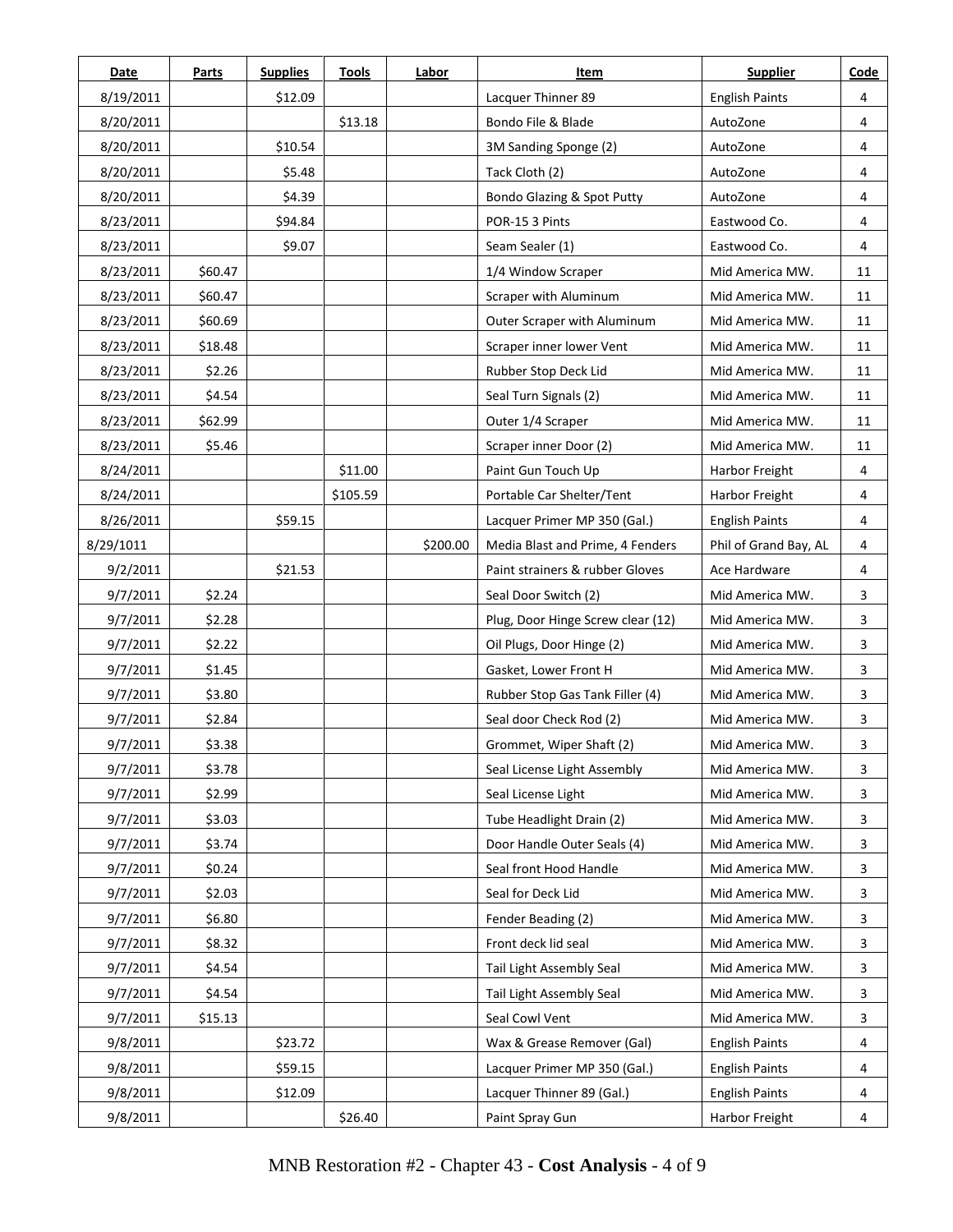| Date       | Parts    | <b>Supplies</b> | <b>Tools</b> | Labor | <b>Item</b>                          | <b>Supplier</b>               | Code         |
|------------|----------|-----------------|--------------|-------|--------------------------------------|-------------------------------|--------------|
| 9/8/2011   |          | \$5.49          |              |       | Paint Strainer                       | Harbor Freight                | 4            |
| 9/8/2011   |          | \$8.79          |              |       | <b>Plastic Spreaders</b>             | Harbor Freight                | 4            |
| 9/14/2011  |          | \$4.18          |              |       | 3M Scotch-Brite Pads (3)             | Automobile Painters<br>Supply | 4            |
| 9/19/2011  |          | \$46.40         |              |       | Dura Build Acrylic Grey Primer (Gal) | Color Match                   | 4            |
| 9/19/2011  |          | \$29.28         |              |       | Lacquer Thinner (2 Gal)              | <b>Color Match</b>            | 4            |
| 9/19/2011  |          | \$18.05         |              |       | 3M Scotch-Brite Pads (20)            | <b>Color Match</b>            | 4            |
| 9/19/2011  |          |                 | \$26.40      |       | Paint Spray Gun                      | Harbor Freight                | 4            |
| 9/19/2011  |          |                 | \$6.57       |       | Air Filter in Line (3)               | <b>Harbor Freight</b>         | 4            |
| 9/19/2011  |          |                 | \$5.49       |       | Paint Spray Gun Cleaning Kit         | Harbor Freight                | 4            |
| 9/19/2011  |          |                 | \$2.28       |       | Air Connector Plugs (2)              | Harbor Freight                | 4            |
| 9/19/2011  | \$24.19  |                 |              |       | Felt Channel Window Vent (1)         | Mid America MW.               | 3            |
| 9/29/2011  |          |                 | \$34.54      |       | Replacement work Jeans (2)           | Wal-Mart                      | 4            |
| 9/29/2011  |          | \$2.33          |              |       | Bar of Lava Soap (2)                 | Wal-Mart                      | $\mathbf{1}$ |
| 9/29/2011  |          | \$11.95         |              |       | Auto Masking Tape (3)                | Wal-Mart                      | 4            |
| 9/30/2011  |          | \$46.40         |              |       | Dura Build Acrylic Grey Primer (Gal) | <b>Color Match</b>            | 4            |
| 9/30/2011  |          | \$29.28         |              |       | Lacquer Thinner (2 Gal)              | <b>Color Match</b>            | 4            |
| 10/1/2011  |          | \$3.28          |              |       | <b>Masking Paper</b>                 | Lowe's                        | 4            |
| 10/1/2011  |          | \$7.51          |              |       | Clothes Line                         | Lowe's                        | 4            |
| 10/1/2011  |          | \$3.00          |              |       | <b>Clothes Line Clamps</b>           | Lowe's                        | 4            |
| 10/1/2011  |          | \$4.15          |              |       | L Brackets                           | Lowe's                        | 4            |
| 10/1/2011  |          |                 | \$49.32      |       | Replacement T Shirts & Briefs        | <b>Outlet Mall</b>            | 4            |
| 10/5/2011  |          | \$3.82          |              |       | Wet/Dry Sandpaper                    | Wal-Mart                      | 4            |
| 10/5/2011  |          | \$3.16          |              |       | Steel Wool                           | Wal-Mart                      | 4            |
| 10/5/2011  |          | \$0.52          |              |       | Paint Opener                         | Wal-Mart                      | 4            |
| 10/5/2011  |          | \$0.96          |              |       | Measuring & Mixing Jar, Quart        | Wal-Mart                      | 4            |
| 10/5/2011  |          | \$2.06          |              |       | Measuring & Mixing Jar, 2.5 Quart    | Wal-Mart                      | 4            |
| 10/5/2011  |          | \$3.07          |              |       | Sanding Block Medium                 | Ace Hardware                  | 4            |
| 10/5/2011  |          | \$4.38          |              |       | Tack Cloth (2)                       | Ace Hardware                  | 4            |
| 10/5/2011  |          | \$12.08         |              |       | Wet/Dry Sandpaper (2)                | Ace Hardware                  | 4            |
| 10/5/2011  |          |                 | \$9.89       |       | Painter's Coveralls                  | Ace Hardware                  | 4            |
| 10/6/2011  |          | \$7.47          |              |       | Wheel Covers all (4)                 | Harbor Freight                | 4            |
| 10/6/2011  |          | \$31.77         |              |       | Tarp 12 x 24 (2)                     | Harbor Freight                | 4            |
| 10/6/2011  |          | \$6.53          |              |       | <b>Towels Terry</b>                  | Harbor Freight                | 4            |
| 10/6/2011  |          | \$4.67          |              |       | Oil/Water Separator                  | Harbor Freight                | 4            |
| 10/6/2011  |          | \$1.09          |              |       | Air Adapter                          | Harbor Freight                | 4            |
| 10/7/2011  | \$7.96   |                 |              |       | Bumper Bolts (4)                     | Mid America MW.               | 3            |
| 10/11/2011 | \$236.86 |                 |              |       | Urethane Paint (Gal)                 | Color Match                   | 4            |
| 10/11/2011 | \$58.69  |                 |              |       | Urethane Activator                   | <b>Color Match</b>            | 4            |
| 10/11/2011 | \$11.11  |                 |              |       | <b>Urethane Reducer</b>              | Color Match                   | 4            |
| 10/11/2011 | \$50.27  |                 |              |       | Prime Sealer (2 Quarts)              | Color Match                   | 4            |
| 10/11/2011 |          | \$17.64         |              |       | Wax and Grease Remover               | Color Match                   | 4            |
| 10/11/2011 |          | \$0.34          |              |       | Mixing Cup                           | Color Match                   | 4            |

MNB Restoration #2 - Chapter 43 - **Cost Analysis** - 5 of 9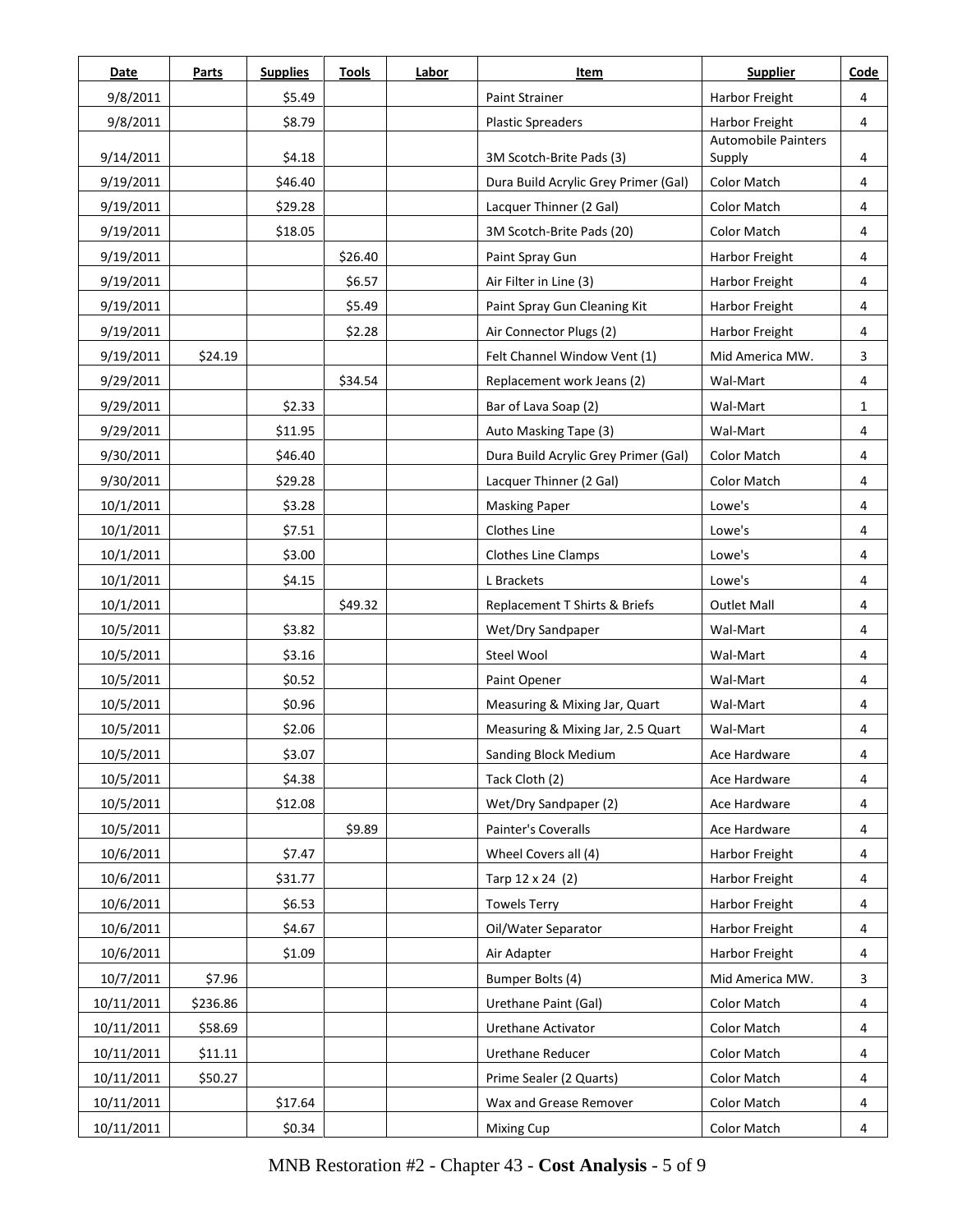| Date       | Parts    | <b>Supplies</b> | <b>Tools</b> | Labor | Item                                | <b>Supplier</b>                   | Code |
|------------|----------|-----------------|--------------|-------|-------------------------------------|-----------------------------------|------|
| 10/11/2011 |          | \$6.34          |              |       | Automobile Masking Tape             | Color Match                       | 4    |
| 10/11/2011 | \$714.35 |                 |              |       | Convertible Top Package             | <b>M &amp; T</b><br>Manufacturing | 12   |
| 10/11/2011 | \$2.80   |                 |              |       | Seals Bumper Brackets (4)           | Mid America MW.                   | 3    |
| 10/12/2011 | \$50.27  |                 |              |       | Prime Sealer (2 Quarts)             | Color Match                       | 4    |
| 10/12/2011 |          | \$14.64         |              |       | Lacquer Thinner (2 Gal)             | <b>Color Match</b>                | 4    |
| 10/13/2011 |          | \$2.18          |              |       | Air Adapter male (2)                | Harbor Freight                    | 4    |
| 10/13/2011 |          | \$2.18          |              |       | Air Adapter female (2)              | Harbor Freight                    | 4    |
| 10/13/2011 |          | \$8.78          |              |       | Universal Coupler (2)               | Harbor Freight                    | 4    |
| 10/17/2011 | \$42.82  |                 |              |       | Urethane Paint (Quart)              | <b>Color Match</b>                | 4    |
| 10/17/2011 | \$33.94  |                 |              |       | Urethane Activator                  | Color Match                       | 4    |
| 10/17/2011 | \$11.11  |                 |              |       | <b>Urethane Reducer</b>             | <b>Color Match</b>                | 4    |
| 10/17/2011 | \$3.36   |                 |              |       | Seal Quarter Window Upright         | Mid America MW.                   | 3    |
| 10/17/2011 | \$22.68  |                 |              |       | Seal Side Windows to Top Frame      | Mid America MW.                   | 3    |
| 10/17/2011 | \$10.08  |                 |              |       | Front Quarter Wedge pair Lt & Rt    | Mid America MW.                   | 3    |
| 10/17/2011 | \$11.76  |                 |              |       | Stops Top of Door Window            | Mid America MW.                   | 3    |
| 10/17/2011 | \$15.75  |                 |              |       | Cover, Hinge Screw Hole, White      | Mid America MW.                   | 3    |
| 10/17/2011 | \$6.74   |                 |              |       | Door Wedge rear, LH                 | Mid America MW.                   | 3    |
| 10/17/2011 | \$4.20   |                 |              |       | Seal Door Switch (2)                | Mid America MW.                   | 3    |
| 10/17/2011 | \$19.32  |                 |              |       | Door Centering Wedge (2)            | Mid America MW.                   | 3    |
| 10/17/2011 | \$63.00  |                 |              |       | Seal Vent Wing LH & RH              | Mid America MW.                   | 3    |
| 10/17/2011 | \$31.49  |                 |              |       | Door Seal Right                     | Mid America MW.                   | 3    |
| 10/17/2011 | \$2.08   |                 |              |       | Seal, Door Check Rod (1)            | Mid America MW.                   | 3    |
| 10/17/2011 | \$18.48  |                 |              |       | Seal Vent Glass to Frame (2)        | Mid America MW.                   | 3    |
| 10/17/2011 | \$6.72   |                 |              |       | Door Handles Outer Seals (4 pieces) | Mid America MW.                   | 3    |
| 10/17/2011 | \$7.56   |                 |              |       | Wedge Rear 1/4 Window               | Mid America MW.                   | 3    |
| 10/17/2011 | \$18.48  |                 |              |       | Seal Door Quarter Window Frame      | Mid America MW.                   | 3    |
| 10/17/2011 | \$31.49  |                 |              |       | Door Seal Left                      | Mid America MW.                   | 3    |
| 10/17/2011 | \$7.56   |                 |              |       | Seal Top to Windshield              | Mid America MW.                   | 12   |
| 10/17/2011 | \$11.76  |                 |              |       | Sleeve, Top Centering Pin           | Mid America MW.                   | 12   |
| 10/17/2011 | \$6.74   |                 |              |       | Door Wedge Rear RH                  | Mid America MW.                   | 3    |
| 10/17/2011 | \$7.56   |                 |              |       | Seals Door Vent Frame to Window     | Mid America MW.                   | 3    |
| 10/17/2011 | \$10.07  |                 |              |       | Seals, Door Panel Clips             | Mid America MW.                   | 3    |
| 10/19/2011 | \$28.18  |                 |              |       | Tail Light Lens L & R               | <b>M&amp;T</b><br>Manufacturing   | 9    |
|            |          |                 |              |       |                                     | <b>M&amp;T</b>                    |      |
| 10/19/2011 | \$29.22  |                 |              |       | Parking Light Lens L & R            | Manufacturing                     | 9    |
| 10/19/2011 | \$36.05  |                 |              |       | Seal Rear Window                    | <b>M&amp;T</b><br>Manufacturing   | 3    |
|            |          |                 |              |       |                                     | <b>M &amp; T</b>                  |      |
| 10/19/2011 | \$38.92  |                 |              |       | Seal Front Window                   | Manufacturing<br><b>M&amp;T</b>   | 3    |
| 10/19/2011 | \$80.40  |                 |              |       | Rear Base Bottom Bow                | Manufacturing                     | 12   |
| 10/19/2011 | \$5.88   |                 |              |       | Plug, Door Hinge Oil Hole (4)       | Mid America MW.                   | 3    |
| 10/22/2011 |          | \$13.93         |              |       | Air Filter in Line (4)              | <b>Gulf Coast Tools</b>           | 4    |
| 10/23/2011 |          | \$6.59          |              |       | CRC, Electrical Terminal Cleaner    | O'Reilly Auto Parts               | 9    |

MNB Restoration #2 - Chapter 43 - **Cost Analysis** - 6 of 9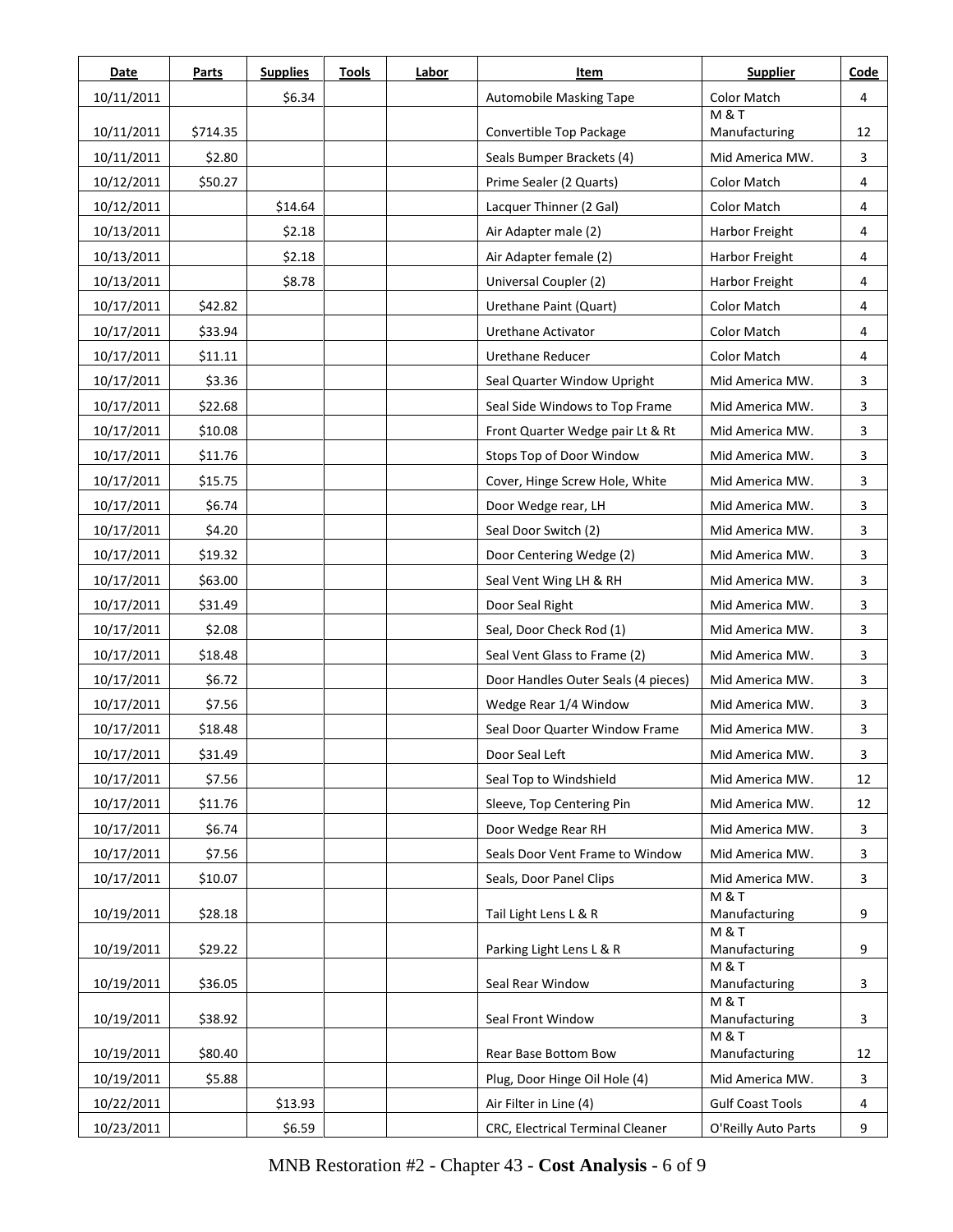| Date       | <b>Parts</b> | <b>Supplies</b>  | <b>Tools</b> | Labor   | Item                                 | <b>Supplier</b>                         | Code |
|------------|--------------|------------------|--------------|---------|--------------------------------------|-----------------------------------------|------|
| 10/23/2011 |              | \$9.34           |              |         | Automobile Masking Tape              | O'Reilly Auto Parts                     | 4    |
| 10/24/2011 |              | \$14.03          |              |         | Paint Drop cloths (2)                | Spring Hill, Ace<br>Hardware            | 4    |
| 10/24/2011 | \$41.00      |                  |              |         | Urethane Paint (Qt.) Silver Wheels   | <b>Color Match</b>                      | 4    |
| 10/24/2011 | \$41.00      |                  |              |         | Urethane Paint (Qt.) Black Gas Tank  | Color Match                             | 4    |
| 10/24/2011 | \$33.94      |                  |              |         | Urethane Activator                   | <b>Color Match</b>                      | 4    |
| 10/24/2011 | \$11.11      |                  |              |         | <b>Urethane Reducer</b>              | <b>Color Match</b>                      | 4    |
| 10/24/2011 | \$21.11      |                  |              |         | Pour-up Flattener                    | Color Match                             | 13   |
|            |              |                  |              |         |                                      | <b>Color Match</b>                      | 4    |
| 10/24/2011 |              | \$1.38<br>\$3.16 |              |         | <b>Mixing Cup</b>                    | <b>Color Match</b>                      |      |
| 10/27/2011 |              |                  |              |         | <b>Masking Tape</b>                  |                                         | 4    |
| 10/27/2011 | \$25.14      |                  |              |         | Prime Sealer (1 Quarts)              | <b>Color Match</b>                      | 4    |
| 10/27/2011 |              | \$14.64          |              |         | Lacquer Thinner (Gal)                | <b>Color Match</b>                      | 4    |
| 10/27/2011 |              | \$4.37           |              |         | Waxing Bonnet (2)                    | Wal-Mart                                | 4    |
| 10/27/2011 |              | \$5.47           |              |         | Chrome Polish                        | Wal-Mart                                | 3    |
| 10/27/2011 |              | \$9.87           |              |         | Ice Spray Wax                        | Wal-Mart                                | 4    |
| 10/27/2011 |              | \$2.17           |              |         | Penetrating Oil                      | Wal-Mart                                | 1    |
| 10/27/2011 | \$18.95      |                  |              |         | 71-72 Left Tail Light Lens           | <b>M&amp;T</b><br>Manufacturing         | 9    |
|            |              |                  |              |         |                                      | <b>M &amp; T</b>                        |      |
| 10/27/2011 | \$18.95      |                  |              |         | 71-72 Right Tail Light Lens          | Manufacturing<br><b>M&amp;T</b>         | 9    |
| 10/27/2011 | \$0.00       |                  |              |         | Instruction Convertible Top          | Manufacturing                           | 12   |
|            |              |                  |              |         |                                      | M&T                                     |      |
| 10/31/2010 | $-$22.48$    |                  |              |         | Returned 1970 Tail light             | Manufacturing<br><b>M&amp;T</b>         | 9    |
| 10/31/2010 | \$156.29     |                  |              |         | Convertible Top front Bow            | Manufacturing                           | 12   |
| 11/9/2011  | \$10.98      |                  |              |         | Lt & Rt Tail Light Body Seal         | M & D Foreign Car P.                    | 3    |
| 11/9/2011  | \$21.98      |                  |              |         | Lt & Rt Tail Light Reflectors        | M & D Foreign Car P.                    | 3    |
| 11/9/2011  |              | \$11.43          |              |         | 3M Adhesive                          | O'Reilly Auto Parts                     | 3    |
| 11/10/2011 |              | \$39.55          |              |         | Stainless & Copper fasteners for Top | Lowe's                                  | 12   |
| 11/16/2011 | \$24.19      |                  |              |         | Felt Channel Window Vent (1)         | Mid America MW.                         | 3    |
| 11/16/2011 |              | \$5.97           |              |         | Chrome Polish and Applicator         | Kmart                                   | 3    |
|            |              |                  |              |         | Install Metal Trim on Front          |                                         |      |
| 11/21/2011 |              |                  |              | \$40.00 | Windows                              | Kittrell Auto Glass<br><b>M &amp; T</b> | 3    |
| 11/28/2011 | \$40.05      |                  |              |         | Glove Box Retainer Ring              | Manufacturing                           | 13   |
| 11/28/2011 | \$180.02     |                  |              |         | Running Board (German) (2)           | <b>M&amp;T</b><br>Manufacturing         | 3    |
| 11/28/2011 | \$1.99       |                  |              |         | Seal for Deck Lid Handle             | Mid America MW.                         |      |
|            |              |                  |              |         |                                      |                                         | 3    |
| 11/28/2011 | \$3.98       |                  |              |         | Door Panel Springs (2)               | Mid America MW.                         | 13   |
| 11/28/2011 | \$4.00       |                  |              |         | Screws for Window Crank Hand. (4)    | Mid America MW.                         | 13   |
| 11/28/2011 | \$8.00       |                  |              |         | Buffer Window Crank 36mm (4)         | Mid America MW.                         | 13   |
| 11/28/2011 | \$7.00       |                  |              |         | Knobs for Interior Lock (2)          | Mid America MW.                         | 13   |
| 11/28/2011 | \$29.99      |                  |              |         | <b>Emergency Brake Boot</b>          | Mid America MW.                         | 13   |
| 11/28/2011 | \$19.99      |                  |              |         | Glove Box Plastic                    | Mid America MW.                         | 13   |
| 11/28/2011 | \$39.99      |                  |              |         | Interior Kick Panels (2)             | Mid America MW.                         | 13   |
| 11/28/2011 | \$129.99     |                  |              |         | Door Panel Kit (4)                   | Mid America MW.                         | 13   |
| 11/28/2011 | \$9.99       |                  |              |         | Lens, License Plate with Blub        | Mid America MW.                         | 9    |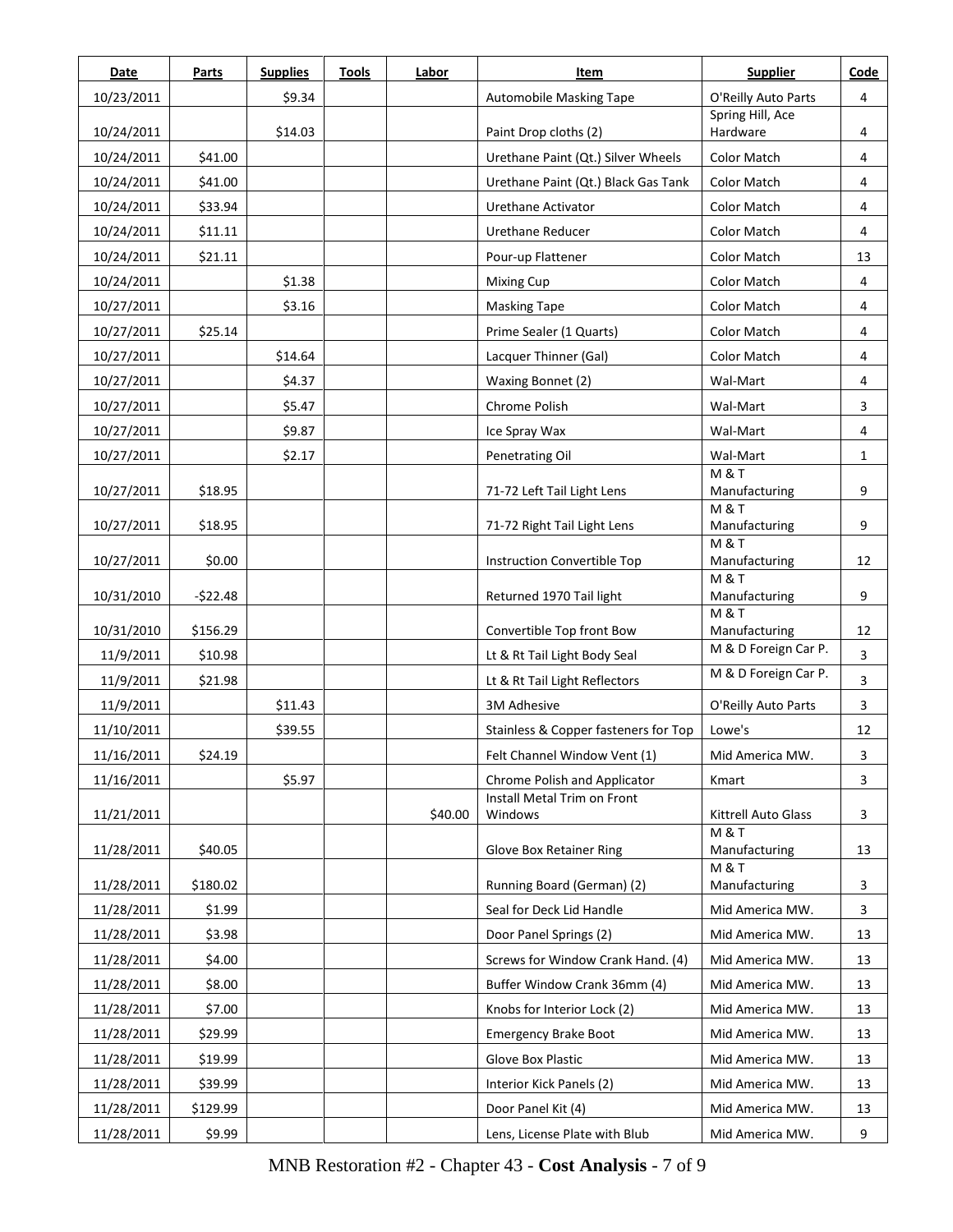| Date       | Parts    | <b>Supplies</b> | <b>Tools</b> | Labor    | Item                                 | <b>Supplier</b>                   | Code |
|------------|----------|-----------------|--------------|----------|--------------------------------------|-----------------------------------|------|
| 11/28/2011 | \$19.99  |                 |              |          | Gravel Guards Rear (2)               | Mid America MW.                   | 3    |
| 11/28/2011 | \$19.99  |                 |              |          | Lock Vent Wing Left                  | Mid America MW.                   | 13   |
| 11/28/2011 | \$59.99  |                 |              |          | Carpet, Behind Rear Seat             | Mid America MW.                   | 13   |
| 11/28/2011 | \$169.99 |                 |              |          | Carpet Floor Set                     | Mid America MW.                   | 13   |
| 11/28/2011 | \$99.99  |                 |              |          | Sound Deadener Passenger Area        | Mid America MW.                   | 13   |
| 11/28/2011 | \$24.99  |                 |              |          | Sound Deadener Behind Rear Seat      | Mid America MW.                   | 13   |
| 11/29/2011 | \$3.00   |                 |              |          | Retaining Clips, 4MM                 | Mid America MW.                   | 3    |
| 11/29/2011 | \$1.98   |                 |              |          | Emblem Boot Clip                     | Mid America MW.                   | 3    |
| 11/29/2011 | \$9.99   |                 |              |          | Brushing kit, Horn Ring, 12 Pieces.  | Mid America MW.                   | 9    |
| 11/29/2011 | \$4.99   |                 |              |          | Boots, Horn Wire                     | Mid America MW.                   | 9    |
| 12/1/2011  | \$31.16  |                 |              |          | Fender Beading (4)                   | M & D Foreign Car P.              | 3    |
| 12/5/2011  |          | \$20.24         |              |          | Sandpaper                            | Color Match                       | 4    |
| 12/6/2011  |          | \$49.99         |              |          | <b>Engine Cart</b>                   | Mid America MW.                   | 6    |
| 12/12/2011 | \$34.73  |                 |              |          | Urethane Paint (Pt.) Grey-Black      | <b>Color Match</b>                | 13   |
| 12/12/2011 | \$33.94  |                 |              |          | Urethane Activator                   | Color Match                       | 13   |
| 12/12/2011 | \$11.11  |                 |              |          | Urethane Reducer                     | <b>Color Match</b>                | 13   |
| 12/12/2011 |          | \$3.15          |              |          | Masking Tape (green)                 | <b>Color Match</b>                | 13   |
| 12/12/2011 | \$21.55  |                 |              |          | Bumper Bracket (Right Rear)          | M & D Foreign Car P.              | 3    |
| 12/13/2011 | \$10.04  |                 |              |          | <b>Tail Light Bulbs</b>              | M & D Foreign Car P.              | 9    |
| 12/13/2011 |          |                 |              |          | Car Cover (Christmas Gift from Neil) | <b>M &amp; T</b><br>Manufacturing | 1    |
| 12/21/2011 | \$20.63  |                 |              |          | Vinyl for Interior                   | Fabric by the Pound               | 13   |
| 12/21/2011 |          | \$32.10         |              |          | Glue for Convertible Top (3)         | Fabric by the Pound               | 12   |
| 12/22/2011 | \$7.60   |                 |              |          | Pads for Gas, Clutch & Brake Pedal   | M & D Foreign Car P.              | 13   |
| 12/29/2011 |          | \$21.40         |              |          | Glue for Interior Carpet (2)         | Fabric by the Pound               | 13   |
| 12/30/2011 | \$2.26   |                 |              |          | Seal, Engine Compartment Lock        | Mid America MW.                   | 3    |
| 1/5/2012   |          | \$14.12         |              |          | Misc, Screws and Bolts               | Bay Area Screw &<br>Supply        | 1    |
| 1/5/2012   | \$3.00   |                 |              |          | Collar, Door Lock Knob (2)           | Mid America MW.                   | 13   |
| 1/6/2012   | \$174.91 |                 |              |          | Speakers (4)                         | Retro Sound                       | 13   |
| 1/10/2012  | \$9.80   |                 |              |          | Door Panel Clips (50)                | M & D Foreign Car P.              | 13   |
| 1/11/2012  | \$34.25  |                 |              |          | Seal, Rear Window 2nd Try            | M & T<br>Manufacturing            | 12   |
| 1/17/2012  |          | \$70.13         |              |          | Quick Roof for Interior Floor 4)     | Home Depot                        | 13   |
| 1/17/2012  |          |                 | \$27.47      |          | Leatherman Multi-Tool for VW         | Home Depot                        | 1    |
| 1/18/2012  |          |                 | \$19.99      |          | Craftsman Tool Bag                   | Sears                             | 1    |
| 1/18/2012  |          | \$6.09          |              |          | Craftsman Staples (2)                | Sears                             | 1    |
| 1/24/2012  | \$9.80   |                 |              |          | Door Panel Clips (50)                | M & D Foreign Car P.              | 13   |
| 1/24/2012  | \$5.39   |                 |              |          | Visor Plastic Clips (2)              | M & D Foreign Car P.              | 13   |
| 1/25/2012  | \$2.08   |                 |              |          | Seal, Door Check Rod (1)             | Mid America MW.                   | 3    |
| 1/25/2012  | \$215.95 |                 |              |          | Retro Sound Model 1 Radio            | CIP1 order                        | 13   |
| 1/26/2012  |          |                 | \$24.57      |          | Bits, Window Rubber/Conv. Frame      | Spring Hill, Ace<br>Hardware      | 12   |
| 1/27/2012  |          |                 |              | \$200.00 | Window Installation                  | <b>Gulf Coast Fabrion</b>         | 11   |
| 1/28/2012  |          | \$12.88         |              |          | Screw Win. Rubber/Conv. Frame        | Lowe's                            | 11   |

MNB Restoration #2 - Chapter 43 - **Cost Analysis** - 8 of 9